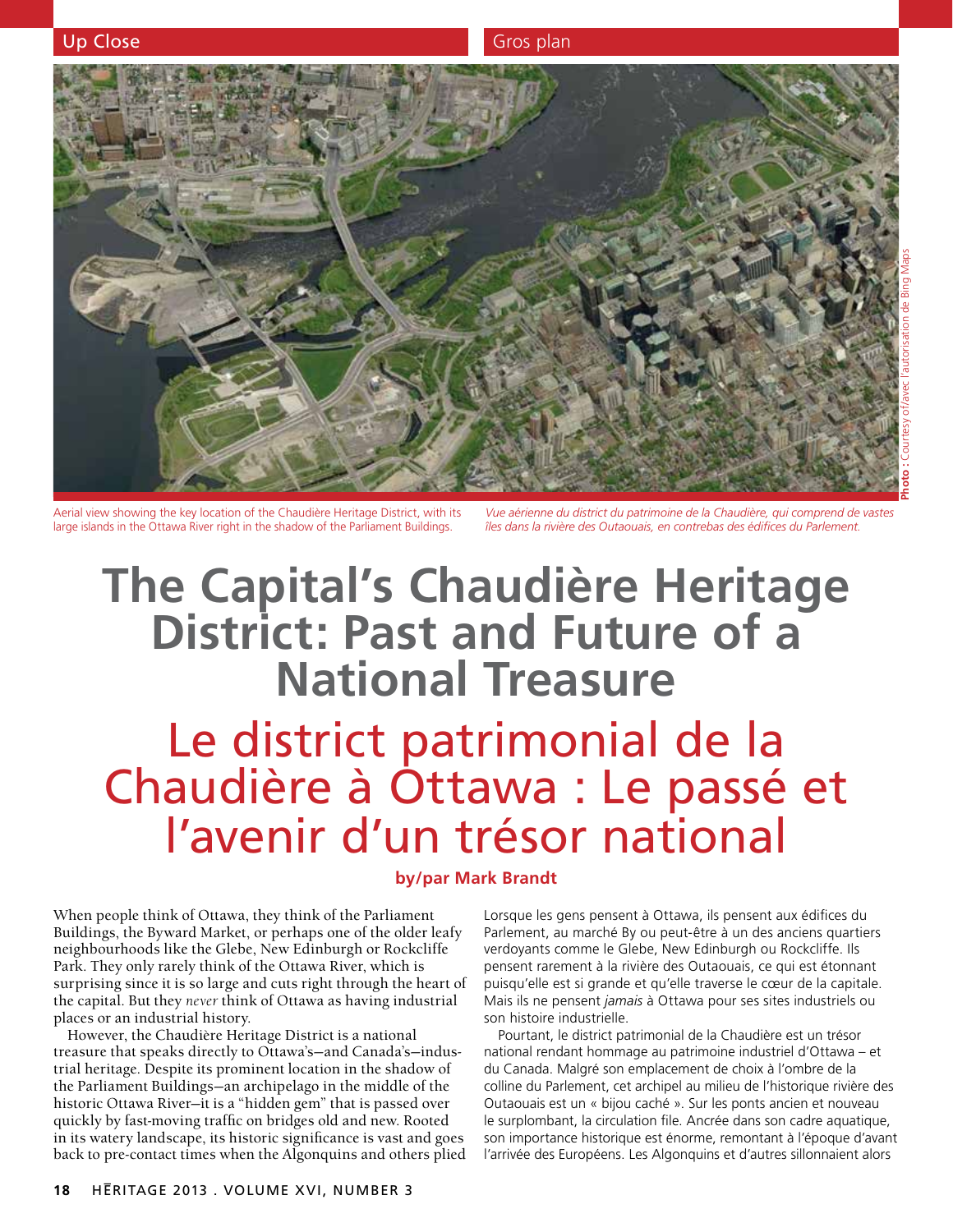

Site demonstration plan developed for the National Capital Commission Master Plan shows the red lines demarcating the paths of the proposed "Walk of Waters," providing continuous public access throughout the site.

these waters. Holding the great Chaudière (or "boiling kettle") Falls in great esteem, they stopped at this portage for rest and to pay sacrifice to the gods of safe travel. This ritual, known as the Pétun ceremony, was noted by Samuel de Champlain in his journals during his first voyage through the Chaudière 400 years ago this year.

An urban cultural landscape in transition, the "Chaud," as it is known locally, is ironically today a post-industrial brownfield on Confederation Boulevard (the capital's Champs Elysées). But the Chaudière district is one of the city's few industrial heritage sites and the one of real national significance.

The entire Chaudière Falls area, including the islands (Albert, Amelia, Chaudière and Victoria), was intensively developed in the 19th century and carries a heritage pedigree of the highest order. It tells a story of entrepreneurs and their brilliant exploi-

*Sur le plan de situation élaboré dans le cadre du plan directeur de la Commission de la capitale nationale, des lignes rouges indiquent le parcours du projet de sentier qui assurera au public l'accès à l'ensemble du site.*

ces eaux. Ils avaient beaucoup d'égards pour les grandes chutes de la Chaudière, s'arrêtant à ce lieu de portage pour se reposer et offrir des sacrifices aux dieux des voyageurs. Samuel de Champlain avait noté dans son journal ce rituel, la cérémonie des Pétuns, lors de son premier passage ici il y a 400 ans cette année.

Paysage urbain culturel en transition, « la Chaudière » est, ironiquement, une friche postindustrielle sur le boulevard de la Confédération (les Champs-Élysées de la capitale). Il est aussi un des rares sites industriels du patrimoine de la ville, et il revêt une véritable importance nationale.

L'ensemble du secteur des chutes de la Chaudière, y compris ses îles (Albert, Amelia, Chaudière et Victoria), a été intensément exploité au 19<sup>e</sup> siècle, et il recèle un héritage de premier ordre. Il raconte l'histoire d'entrepreneurs et des brillants moyens qu'ils ont mis en œuvre pour tirer parti des ressources en bois de la vallée

tation of the lumber resources of the Upper Ottawa Valley and the tremendous water resources of the Ottawa River and the falls themselves, which were second only to Niagara in terms of the volume of displaced water.

The first European to arrive and settle here, in 1800, was Philemon Wright, founder of Wrightstown (which became Hull and is now part of Gatineau). By 1806 he had built the first sawmill and gristmill and had made global industrial history by navigating a raft of lashed-together logs and squared timbers to Quebec City, creating a European export trade. In fact, during the



*Au début du printemps, une brume s'élève des eaux confinées des chutes de la Chaudière. La première centrale hydroélectrique a été construite en 1912.*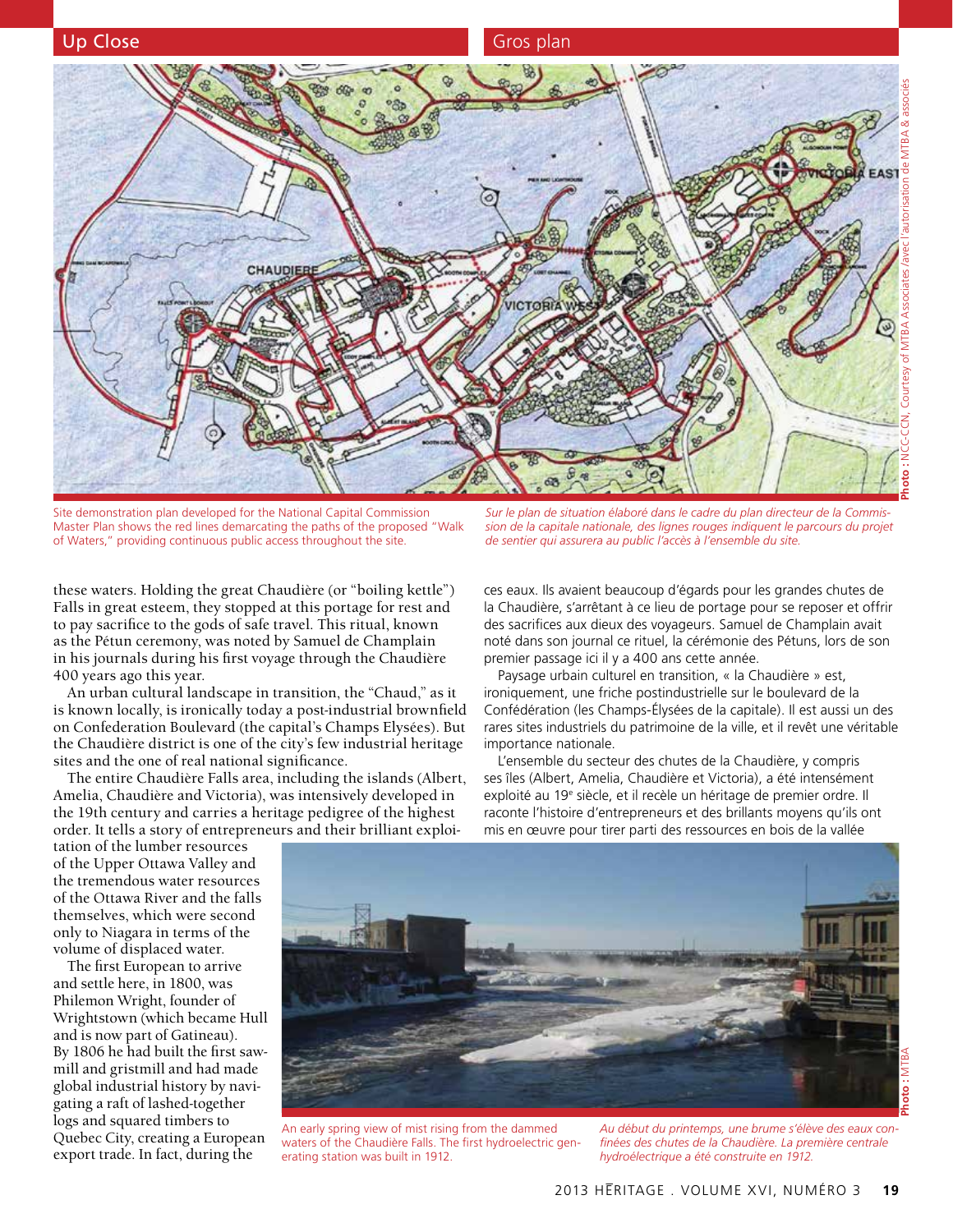## Up Close Gros plan and Close Gros plan

Napoleonic Wars, this timber supplied the British Royal Navy for shipbuilding after their Scandinavian supplies were cut off.

When Colonel John By arrived in 1826, he recognized the importance of connecting the south shore of the Ottawa River to the Wrightstown industry and built the Union Bridge here at the falls—the first overland link between Upper and Lower Canada (now Ontario and Quebec). This effectively created Bytown, which thrived over the next decades thanks to the industrial development at this site and the building of the Rideau Canal from here to Kingston (now a UNESCO World Heritage Site). When Queen Victoria named Bytown as the site for the new capital of the Dominion, the Chaudière and the industry and links it provided for played a big role in that decision.

In 1851, Ezra Butler Eddy arrived at the Chaudière and in time became one of the world's leading manufacturers, with his many mills, plants and generating stations around the falls and on the islands. By the turn of the century, the Chaudière had become the "hydraulics and sawmill capital of North America," and many other captains of industry found their fortunes here, among them the Bronson family and John Rudolphus (J.R.) Booth.

The Chaudière district still includes more than 30 buildings, structures, archaeological remains and natural sites of historic importance that help tell the tale of this cultural landscape. It is imperative that they be conserved, and the National Capital Commission's Master Plan for the area (created in 1990 by MTBA & Associates) will do just that. This plan calls for the conservation and adaptive reuse of these heritage resources and the further revitalization of the district through heritage-sensitive infill development to make a place of high vitality. A public-private partnership could be formed to create a mixed-use development that would be built over time and become a bustling agora of activities with arts and culture, cafes, boutiques and hotels, as well as recreation and interpretation centres that inject life and a large measure of "cool" into the capital.

The design is founded upon several primary urban planning principles, such as continuous public access; waterfront conservation and activity; preservation of natural areas; and connectivity with the downtowns and suburban areas of Ottawa and Gatineau. All this could be achieved through the use of walking and cycling paths, water taxis and boat docks, pedestrian bridges connecting the islands, shuttle boats and buses, bike

supérieure de l'Outaouais et des ressources hydrauliques de la rivière des Outaouais et des chutes elles-mêmes, dont le débit d'eau n'est surpassé que par les chutes du Niagara.

Le premier Européen à arriver et s'installer ici, en 1800, est Philemon Wright, fondateur de Wrightville (qui est devenue Hull et fait maintenant partie de Gatineau). En 1806, il avait déjà construit une première scierie et un premier moulin à grains, et il avait écrit une page de l'histoire industrielle mondiale en envoyant sur l'eau un train de billes et de bois équarri jusqu'à Québec, créant un commerce d'exportation vers l'Europe. De fait, pendant les guerres napoléoniennes, ce bois a alimenté la construction de navires pour la marine royale britannique après le tarissement de ses sources d'approvisionnement en Scandinavie.



Bibliothèque et Archives Canada/PA-002440

èque et Archives Canada/PA-002440

Taken circa 1890, this view of the Chaudière timber slide (water-filled chutes built to carry rafts of squared timber around falls and rapids along the Ottawa River) and some of the millions of board feet of stacked lumber reveals the level of industry at the foot of Parliament Hill.

*Prise vers 1890, cette photo de la glissoire à bois de la Chaudière et d'une partie des millions de pieds-planche de bois d'œuvre empilé révèle l'importance de l'activité industrielle au pied de la colline du Parlement. (Les glissoires à bois servaient à faire passer les trains de bois équarri au-delà des chutes et des rapides le long de la rivière des Outaouais.)*



Aerial view looking downriver shows the Chaudière Falls and area islands connected by two bridges to the cities of Ottawa on the right (with partial view of Parliament Buildings) and Gatineau on the left.

*Vue aérienne, vers l'aval, des chutes de la Chaudière et des îles l'entourant, reliées par deux ponts aux villes d'Ottawa à droite (où on voit une partie des édifices du Parlement) et de Gatineau à gauche.*

Lorsque le colonel John By est arrivé en 1826, il a reconnu combien il importait de relier la rive sud de la rivière des Outaouais à l'industrie de Wrightville. Il a donc construit le pont Union à hauteur des chutes. Ce sera le premier lien terrestre entre Haut-Canada et Bas-Canada (aujourd'hui l'Ontario et le Québec). C'était en définitive l'acte créateur de Bytown, qui prospérerait dans les décennies suivantes grâce au développement industriel sur ce site et à la construction du canal Rideau (site du patrimoine mondial de l'UNESCO) menant à Kingston. Lorsque la reine Victoria a désigné Bytown comme nouvelle

Chaudière, de l'industrie et des liens connexes. En 1851, Ezra Butler Eddy est arrivé à la Chaudière. Il deviendra un des plus éminents industriels au monde avec ses moulins, usines et centrales électriques dispersés autour des chutes et sur les îles. Au tournant du siècle, la Chaudière était devenue la « capitale nordaméricaine de l'hydraulique et des moulins à bois », et de nombreux autres « capitaines d'industrie » ont fait fortune ici, dont la famille Bronson et John Rudolphus (J.R.) Booth.

capitale du Dominion, c'était en bonne partie en tenant compte de la

Le district de la Chaudière comprend de nos jours plus de 30 bâtiments, structures, restes archéologiques et sites naturels d'importance historique qui aident à raconter le récit de ce paysage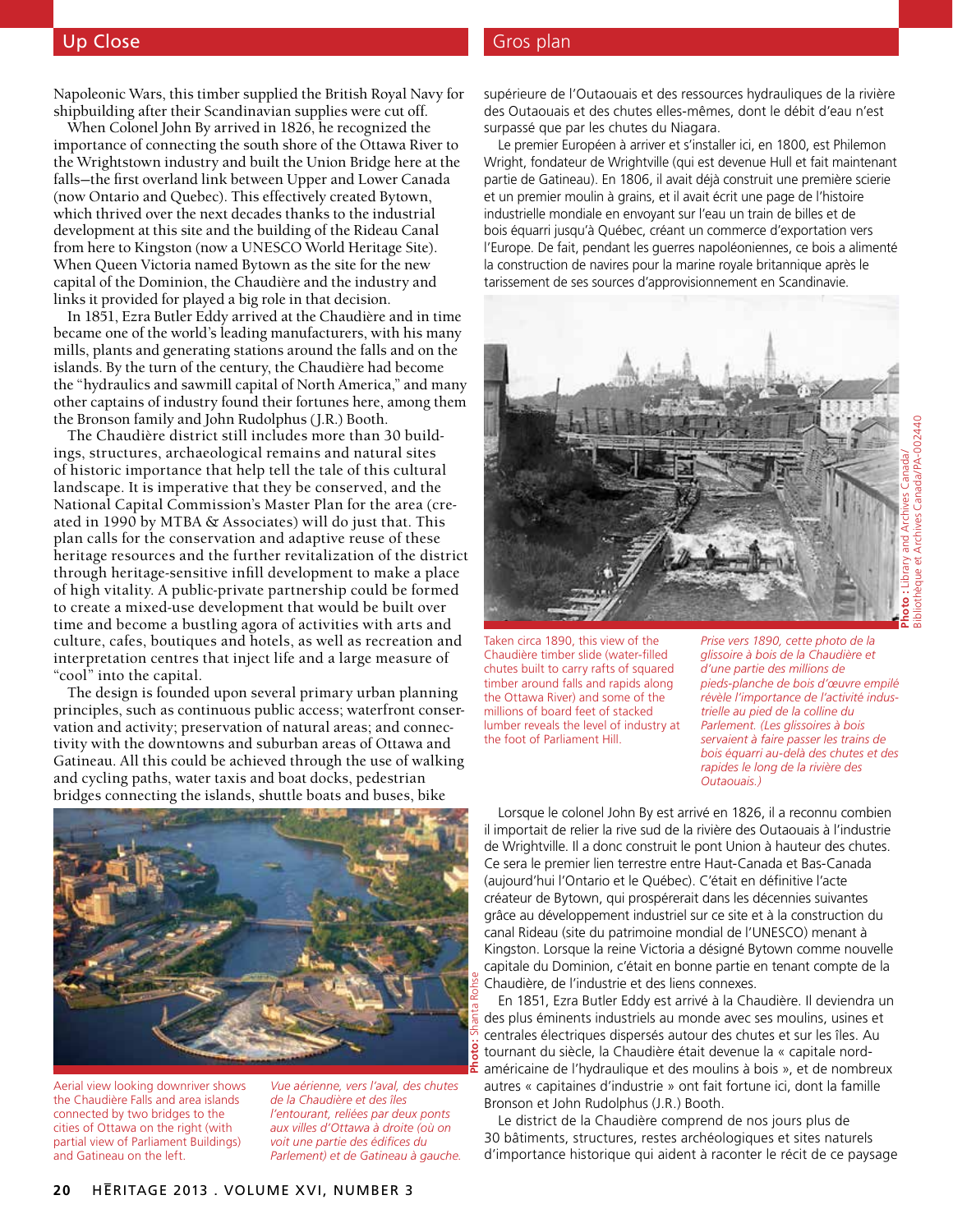

Wooden truss bridge over the Chaudière Falls, painted circa 1827 by John Burrows.

*Pont à treillis de bois au-dessus des chutes de la Chaudière, peint vers 1827 par John Burrows.*

rental facilities, alternative-fuel auto facilities, streetcar lanes (harkening back to another Ottawa heritage element) and even access for delivery trucks and some cars. The district could also become one of the hubs between the new rapid-transit infrastructures being built in Gatineau and Ottawa.



View looking east from the Chaudière Bridge juxtaposes the starkness of the timber-milling facilities with the majesty of Parliament Hill in the distance.

*Vue vers l'est depuis le pont de la Chaudière, juxtaposant l'austérité des installations de l'industrie du bois et, au loin, le caractère majestueux de la colline du Parlement.*

culturel. Il est impératif qu'ils soient conservés, et c'est ce que compte assurer la Commission de la capitale nationale grâce à son plan directeur visant ce secteur (rédigé en 1990 par MTBA & associés). Le plan prévoit la conservation et la réutilisation adaptée de ces ressources du patrimoine, et la revitalisation du secteur en y intégrant des aménagements qui en feront un lieu de grande vitalité. Un partenariat public-privé serait formé pour créer un centre polyvalent qui, avec le temps, deviendrait un haut lieu d'activité : arts et culture; cafés; boutiques et hôtels; centres de loisirs et d'interprétation. Le tout ajouterait de la vie dans la capitale et rehausserait son pouvoir de séduction.

La conception est fondée sur divers principes primaires d'urbanisme, comme l'accès public continu, la conservation et l'activité au bord de l'eau, la préservation des aires naturelles, et des liaisons avec les centres-villes et les banlieues d'Ottawa et de Gatineau. L'accès aux lieux et les déplacements sur le site seraient servis par des sentiers piétonniers et des pistes cyclables, des bateaux-taxis et des quais, des ponts piétonniers reliant les îles, des bateaux et autobus-navettes, des vélos à louer, des véhicules à carburant de remplacement, des voies de tramway (rappelant un autre élément du patrimoine d'Ottawa) et même l'accès pour les véhicules de livraison et certaines voitures. Le site pourrait aussi devenir une des plaques tournantes entre les nouvelles infrastructures de transport rapide en voie de construction à Gatineau et à Ottawa.

La revitalisation de la Chaudière devra surmonter de nombreux obstacles : intérêts de divers propriétaires fonciers; autorités